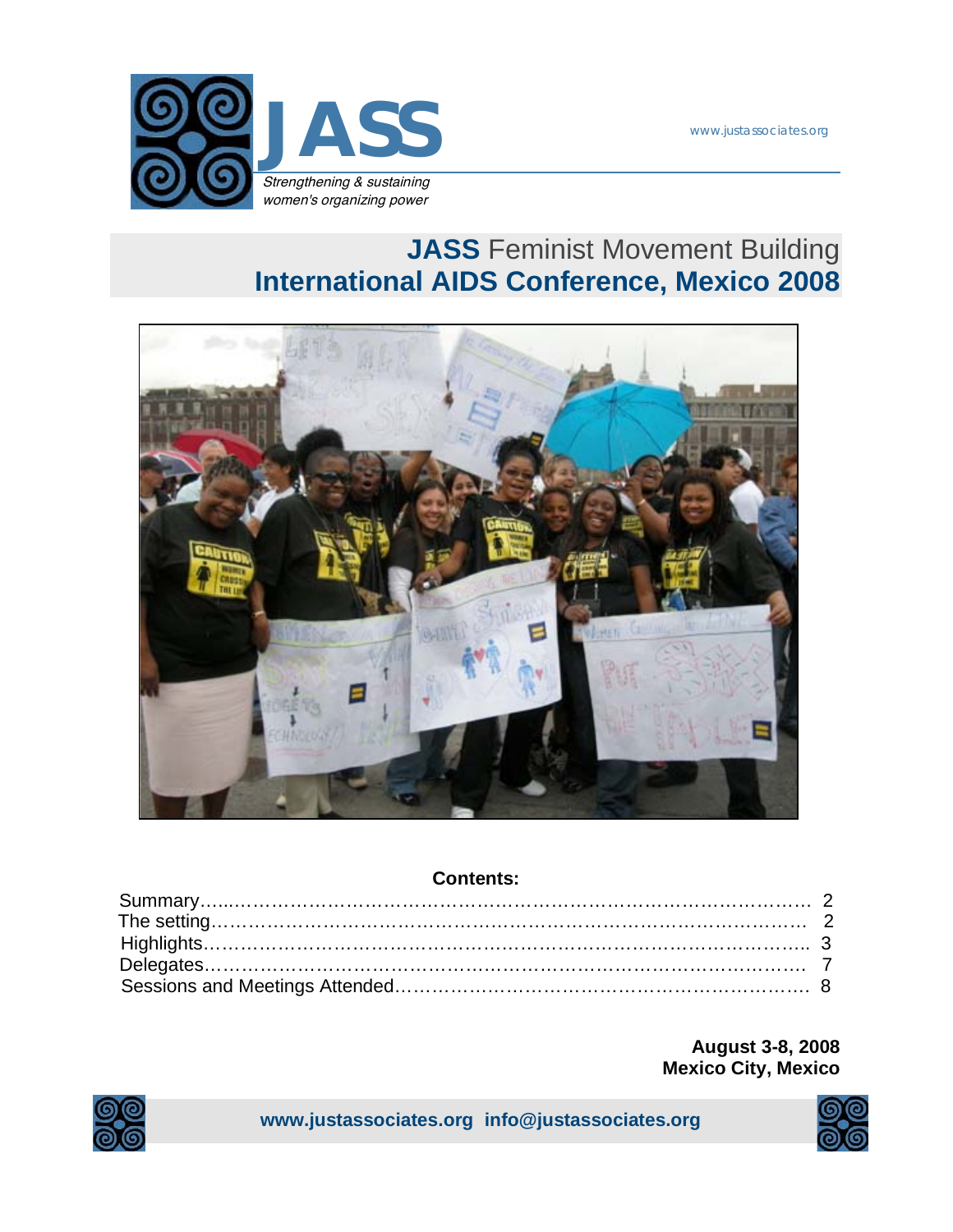

## **JASS** Feminist Movement Building **International AIDS Conference, Mexico 2008**

#### **Summary**



*Women and young girls are affected most by HIV and AIDS in South Africa. We need to go back and mobilize more women that are working in HIV/AIDS organizations so that we can get their voice, so that those women and the work that they do are not managed by men but its actually the voice of young women, the women doing it for themselves and not the men doing it on behalf of the women. JASS Southern Africa aims to mobilize young women and women within the HIV/AIDS movement. -*Azola Goqwana, South Africa

The International AIDS Conference in Mexico City, August 3-8, 2008 provided an important opportunity for JASS activists to understand, face-to-face, the politics and actors dominating global decision-making on HIV/AIDS and to make their voices heard at this important international gathering. The JASS delegation was comprised of seven Southern African activists, five Mesoamerican activists – including two journalists from JASS' strategic partner, Feminist International Radio Endeavor (FIRE) based in Costa Rica – and three members of the JASS crossregional team. The action-packed time in Mexico included important speaking events by two Africans on panels at the official conference, a popular JASS workshop featuring the Africans' digital stories, presentations and participation in many small workshops and various meetings.

#### **The setting**

Every two years, the International AIDS Conference brings leading scientific and medical experts together with the policymakers, development organizations and transnational corporations involved in this multibillion dollar endeavor, often referred to as "the AIDS Industry." The  $17<sup>th</sup>$  conference (but the first held in Latin America) drew 24,000 participants under the banner of *Universal Action Now*, including NGO service-providers and social movement activists. Organizations ranged from the big internationals

such as CARE and World Vision, to front-line activists such as the Treatment Access Campaign and the powerful gay rights group Act-Up. Much like at UN conferences, the activists gathered in a parallel process in an adjacent space called the "Global Village," housed in a noisy, chaotic warehouse in the middle of a horse race track. This space was packed with booths ranging from L'oreal Stylists Against AIDS drawing a long line of customers waiting for a hip "do," to an indigenous peoples transgender group, to a youth forum, to pharmaceutical representatives mixing with activists.

*The global village was very upsetting for me, it felt like a spectacle. It was so hard not to be taken seriously. The UN photography glamorized poverty and had that feeling of spectacle, celebrity, fun, superficial. It trivialized the issues. I felt so uncomfortable. -*Adriana Palacios, Nicaragua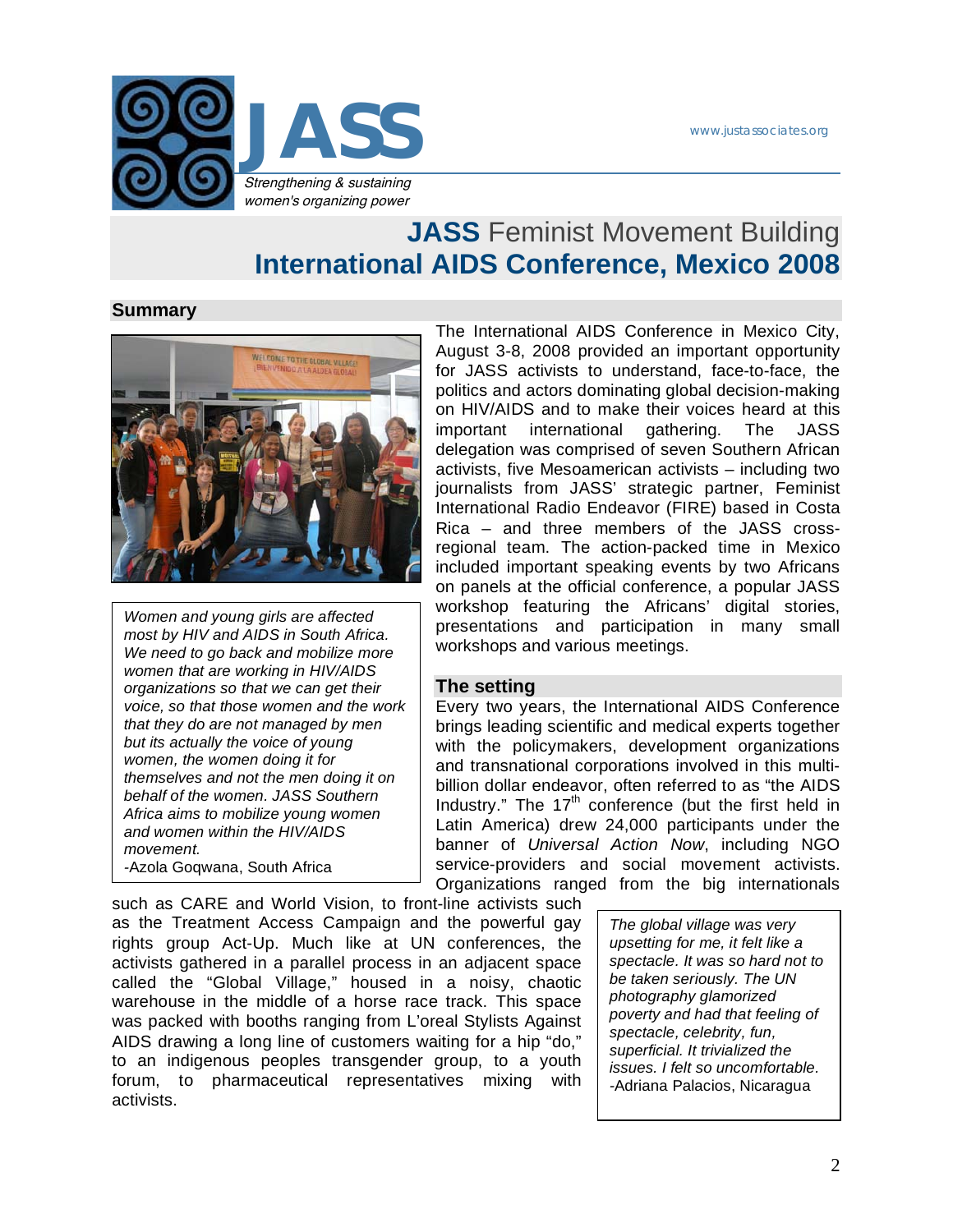#### **Highlights**

During the **orientation session** before the conference began, JASS-Southern Africa and JASS-Mesoamerica met face-to-face for the first time. With the cross-regional team, they shared the analysis of the political forces at work in the conference, set objectives, and chose important events to attend from the conference program, and exchanged moving personal and political stories. The discussions concluded that:

- the conference was dominated by the same actors who dominate the global AIDS agenda, mainly government organizations, foundations, corporations, and pharmaceutical companies;
- the most influential activist groups to date have been the gay rights organizations, focused mainly on gay men's issues.
- decisions are made from a predominantly male, Global North, technical and corporate perspective, while women's voices and priorities have been marginalized;
- the unusual number of events focusing on gender issues came as a pleasant surprise, as did the focus on the links between violence – both in conflict situations and in the home – and the high prevalence rate among women.

The delegation strategized on how to make their collective voice heard to bring HIVpositive women's issues to the forefront of the global agenda. While sharing common perspectives, the JASS group represented a diversity interests that enriched the collective learning: LGBT questions, new treatment, the latest research, micro-finance and livelihoods, and macro-economic policy and public health.



For women, building a different society requires transgressing existing norms – resisting, pushing the envelope, crossing the line – both in private and public spheres, to overcome discrimination. "Women crossing the line" is a political understanding and strategy for 'transformation' from the inner and personal realms through to the regional and global.

Warming up for the conference, JASS participated in the first International **March Against Stigma, Discrimination, and Homophobia**, ending in the Zocalo or central square, wearing JASS' popular "Caution! Women Crossing the Line" t-shirts. JASS also joined in the International Women's March and attended the rally and concert that followed.



JASS hosted a session on Sunday, August 3, in the Women's Networking Zone of the Global Village, presenting a series of **digital stories** created in JASS' Southern Africa communications workshop in May. Concerned that the noise and lack of separate space would undermine the process and message, the women began the presentation by singing African feminist songs, which attracted a surprisingly big

crowd. The screening was followed by an active and lively discussion involving

many different perspectives. Among the many voices, a transgender Latina woman felt very empowered by the presentation, and was moved to comment, *"I can feel the power with these women. I want to sit here and listen to them all day."* Two African men in the audience committed themselves to working with their sisters to right the wrongs of oppression that they heard. When one male participant asked when the women were coming to Malawi, the group cheered when the response was: "November!"

*The experience was empowering for me. It was my first time facilitating at an international AIDS conference. I am more than ready now to attend the rest of the conference and engage critically on issues relating to women, especially in Africa. -*Sindi Blose, South Africa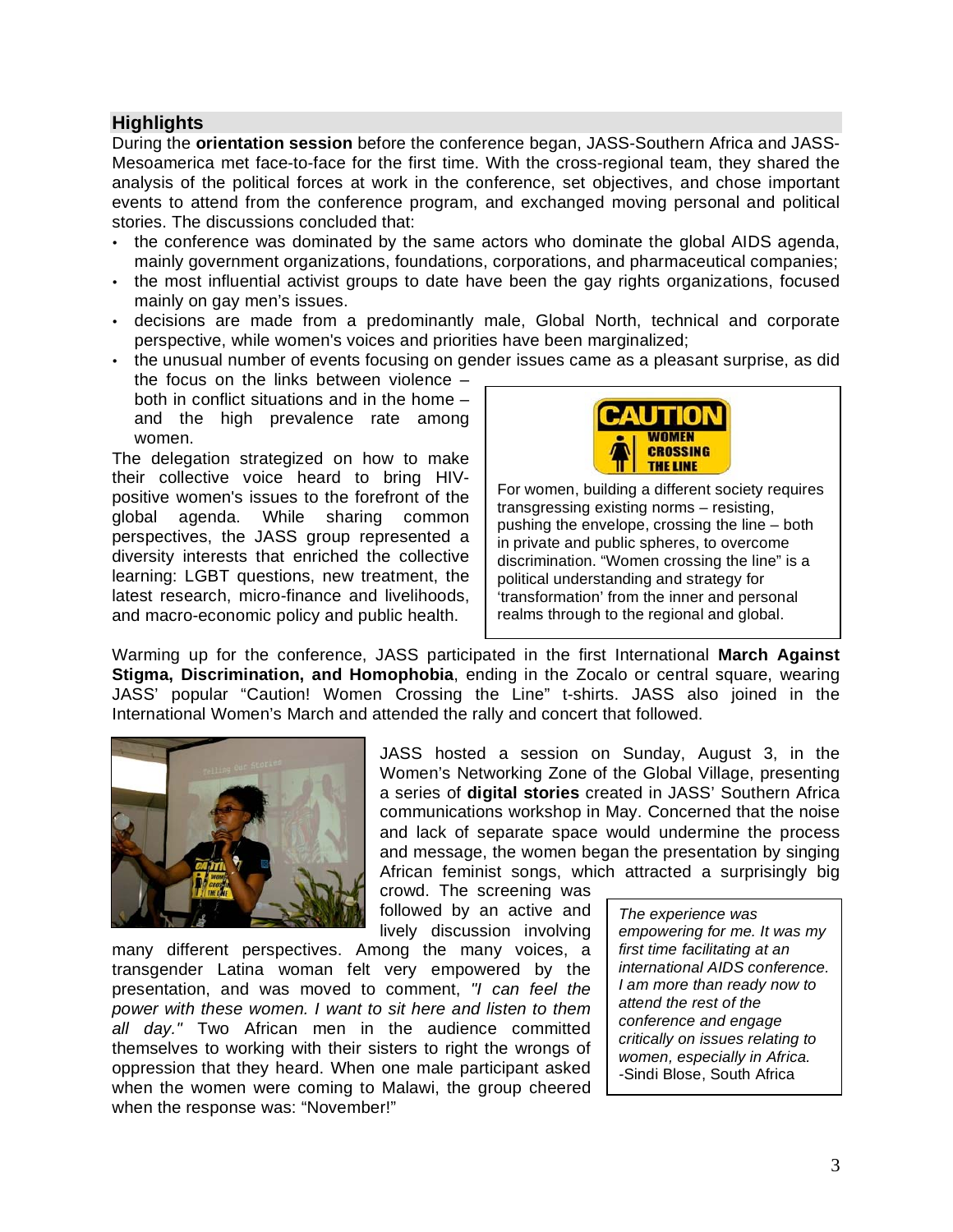Patience Mandishona, from Gays and Lesbians of Zimbabwe (GALZ), spoke on a panel entitled "Women's Rights Equal Women's Lives: **Violence Against Women and HIV**." A powerful and moving speaker, Patience broke open issues of the criminalization of same-sex relationships, the relation between increased hate crimes against lesbian women and vulnerability to HIV transmission, and the general invisibility of women's issues on political agendas. Alongside Patience, sex workers' rights activists Anna Louise Crago and Bafana Khumalo from Sonke Gender Justice spoke passionately about the violence against sex workers; the urgent need



to decriminalize sex work in order to protect the workers from violence and high rates of HIV transmission; and the importance of involving men in a meaningful way to end gender-based violence.

*One of the most important moments of the conference for me was to see Patience up there, talking in front of all those people, so confident, having her voice heard. -*Azola Goqwana, South Africa

*We have lesbian women being attacked, raped, beaten up, and murdered because of their sexuality. There are no policies at all that protect these women within our country. Mainly, this is fueled by the criminalization of same sex relationships.*  -Patience Mandishona, Zimbabwe



Martha Tholanah spoke in numerous workshops and in a press conference as well as a high level panel, "**Political Crises, Sexual Violence and HIV**." A member of the International Community of Women Living with HIV/ AIDS (ICW) and the Network of Zimbabwean Positive Women (NZPW+), Martha is also from Zimbabwe, a veteran HIV activist and feminist, who was invited as an official delegate by the International AIDS Society. Addressing the impact of the ongoing crisis in Zimbabwe on women, Martha spoke passionately about politically

motivated gender-based violence, homophobia and particularly rape of lesbian women, the impact of violence on women's access to HIV treatment, and the vulnerability of women's sexual and reproductive health in the face of political turmoil. Her words resonated loudly throughout the conference as her presentation was quoted in the final plenary, and her presence on the panel incited comments and responses from many delegates.

Martha shared the stage with Paula Donovan (codirector of AIDS Free World), who moved the audience to silence and shock with her provocative description of the horrific violence occurring against women in the Democratic Republic of Congo, and the inability of the international community to respond.

*The challenges, that seem to escalate with each election phase, have included physical, sexual, and emotional abuse – and created barriers to access to basic services. Political crises and the resultant conflicts have left many women and girls vulnerable, as they have been subjected to sexual violence. Women have been punished with rape for supporting a political party other than the one favoured by the attacker. These issues have devastating effects on women's sexual and reproductive health, including a very high risk of HIV infection. -*Martha Tholanah, Zimbabwe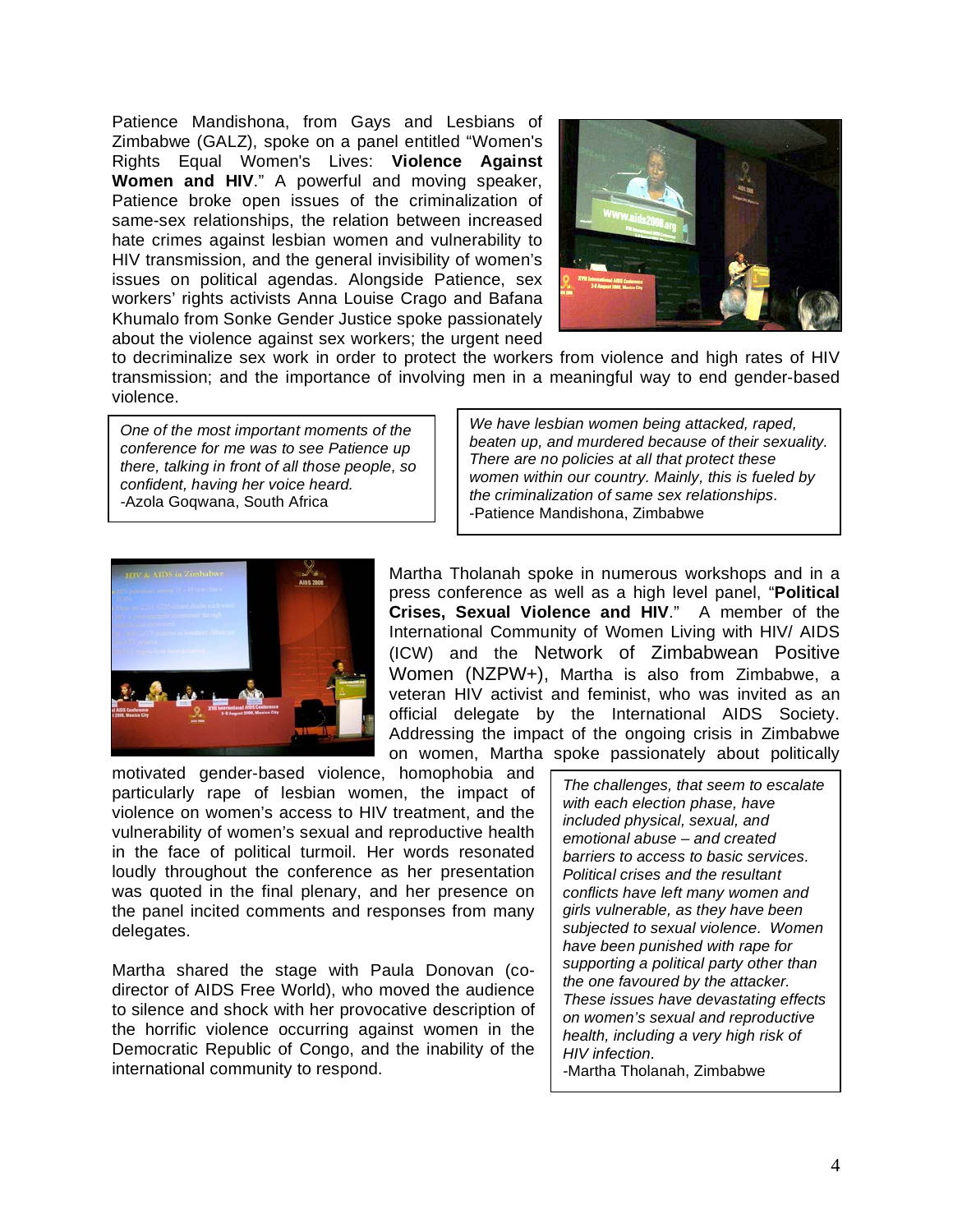*In this conference, our priority has to be to let our voices be heard. They are not going to talk about women's issues, we need to take the spaces, take the microphones and say these things, they are not going to do it. They never talk about women's issues. -*Andrea Alvarado, Costa Rica



Feminist International Radio Endeavor (FIRE) **broadcast** a one-hour program from the conference, interviewing four of the Southern Africans. An animated conversation took place about feminism and the meaning for each woman of "crossing the line." The interviews were streamed to the FIRE website http://www.radiofeminista.org/agosto08/notas/audios.htm

Malena de Montis and Adriana Palacios from Nicaragua led a discussion with their African counterparts about navigating the complex world of **microfinance** to get resources to enable women to feed their families. With

growing economic inequality and insecurity worldwide, basic survival remains one of the biggest challenges to women's health, for HIV-positive women in particular. Economic strategies such as microfinance have the combined impact of supporting women and thereby creating time to organize and take political action. With Helena Hofbauer, the Mexican budget advocate and feminist who coordinates the International Budget Partnership, the group explored ways to integrate budget advocacy training into the movement-building initiative, to enable women to track and influence public money for healthcare, treatment, prevention, and income generation.

*We had the rapporteur session today to wrap up the conference. Points from my presentation were quoted! One Shona Catholic nun shocked me when she complained and wondered who was revealing the violence against women in Zimbabwe in an international forum like this one. This shows we still have a lot of work to do, particularly crossing the line as women. -*Martha Tholanah, Zimbabwe



A highlight of the conference for many delegates was the one-on-one discussion with **Stephen Lewis**, Co-Director of AIDS Free World and founder of the Stephen Lewis Foundation, which supported JASS' participation in the conference. He sat down and spoke with the JASS delegation about their experiences at the conference and their goals as movement builders, feminists, and HIV activists.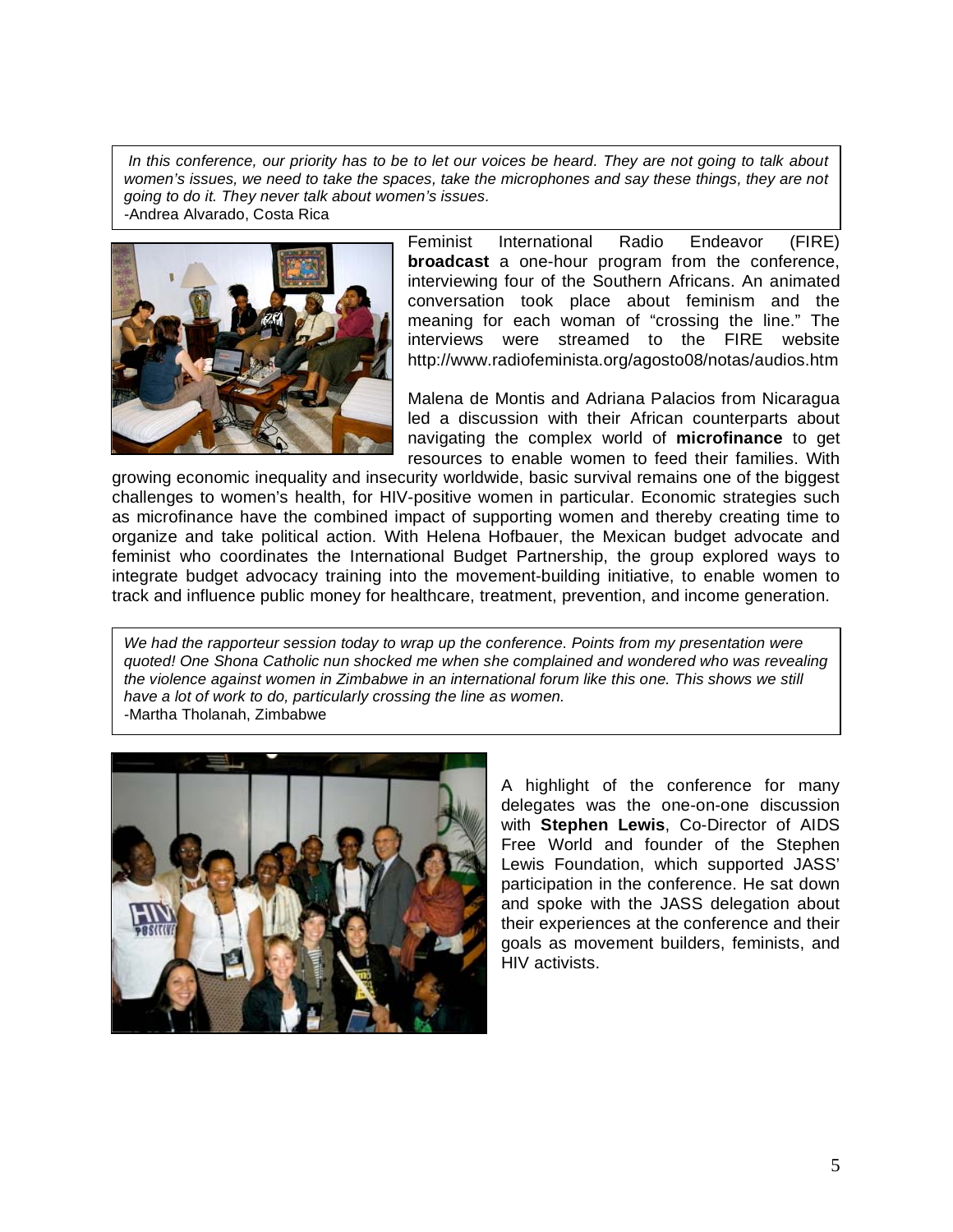*"In Latin America, as in Africa, HIV is a heterosexual infection. Nicaragua is the first country in Latin America where infection among adolescent women is higher than men. We live in societies with widespread ignorance and inadequate sexual education, where policies are tied to the church. Politics, religion and economics are fundamentalist. The HIV/AIDS epidemic among young women is a direct result of these fundamentalisms that we feminists have been fighting against for ten years." -*Ana María Pizarro, Nicaragua

JASS hosted a four hour **cross-regional dialogue** between African, Mesoamerican, European and North American women, designed as an open conversation about the context, political aims and possible ways to organize women's collective power. The event was broadcast live by FIRE, with virtual participation from feminists in Costa Rica.

The delegation blogged daily about their experiences and opinions on the events they participated in during the conference. The blog announced their actions and promoted virtual discussions on the various issues they were facing.

#### **Reflections**

Overall, the experience of the JASS delegation at the International AIDS Conference was eye opening and empowering. While the conference was full of glaring and uncomfortable political contradictions, it was instructive and inspiring, affirming the need for women to put words into action in order to get resources into women's hands to fight HIV/AIDS and the unequal power dynamics that perpetuate it. JASS left further convinced that women must continue to build and direct the power of their numbers and cross the line to improve women's rights and communities.

*We couldn't help but feel that the gains of painful, past struggles for a voice at the table had been co-opted and manipulated to legitimize the continued dominance of corporate, international aid and non-profit interests in the scramble for money that fails to reach or respond to those who need it most in the fight against AIDS – women. All this, and we still feel hopeful.* -Lisa VeneKlasen, JASS E.D.





**www.justassociates.org info@justassociates.org** 

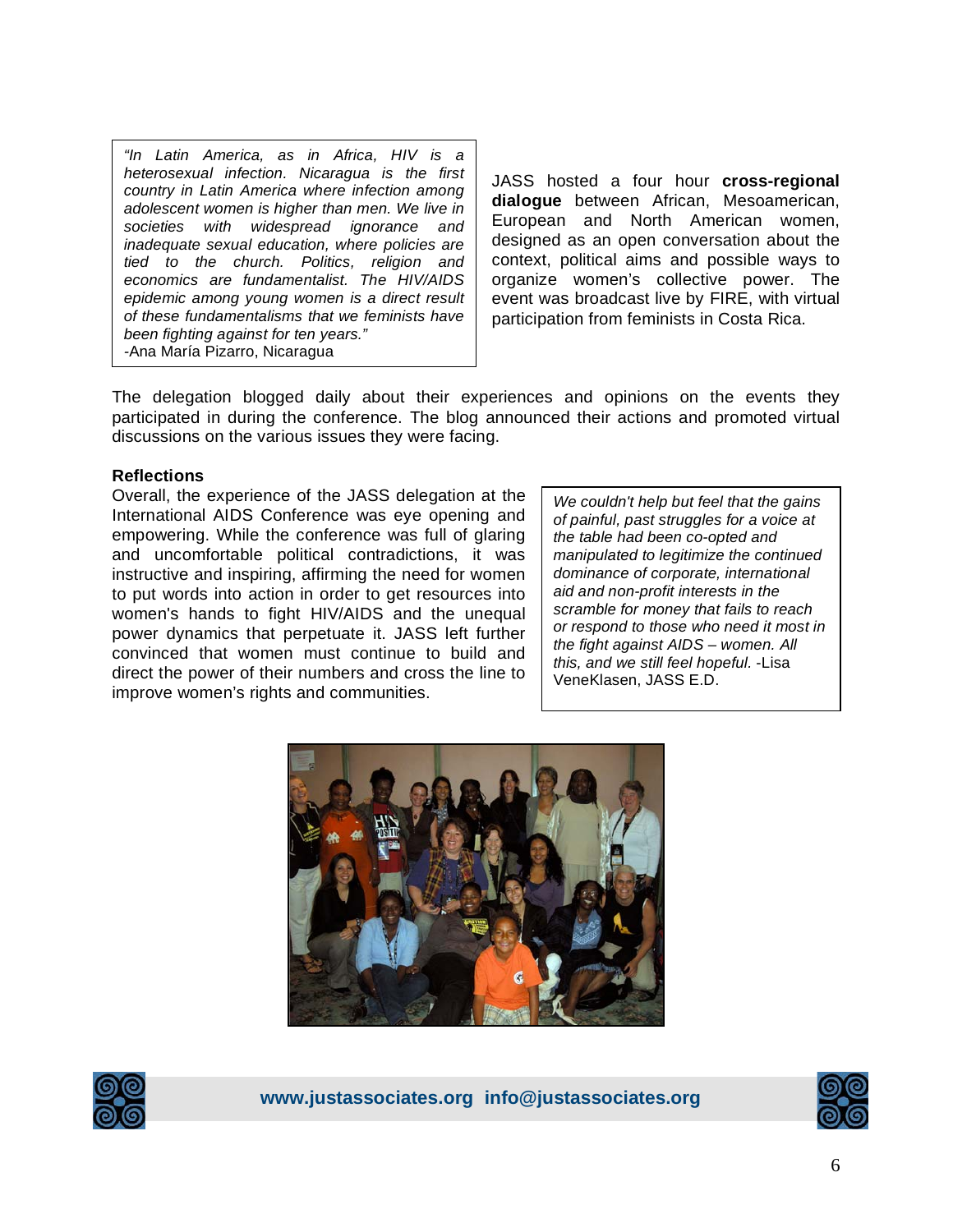## **Delegates**

### **Southern Africa**

- 1. **Miriam Banda** (Zambia) Network of Zambian People Living with HIV/AIDS (NZP+)
- 2. **Sindi Blose** (South Africa) Treatment Action Campaign
- 3**. Azola Anele Goqwana** (South Africa) JASS Program Associate for Southern Africa
- 4. **Patience Mandishona** (Zimbabwe) Gays and Lesbians of Zimbabwe (GALZ)

5. **Martha Tholanah Mensah-King** (Zimbabwe) Network of Zimbabwean Positive Women (NZPW+)

- 6. **Mercy Mwandunga** (Zambia) Community Youth Mobilization (CYM)
- 7. **Ireen Vasco Cossa** (Mozambique) Kindlimuka PLWA Association;

### **Mesoamérica**

1. **Malena de Montis** (Nicaragua) Fondo de Desarrollo para la Mujer (FODEM) and Movimiento Autonomo de Mujeres (MAM)

- 2. **Adriana Palacios** (Nicaragua) Fondo de Desarrollo para la Mujer (FODEM)
- 3. **Katerina Anfossi** (Costa Rica) Feminist International Radio Endevour (RIF/FIRE)
- 4. Andrea Alvarado Feminist International Radio Endevour (RIF/FIRE)
- 5. **Laura Baumeister** (Nicaragua/México)

## **JASS Cross-regional**

- 1. **Lisa Veneklasen** (DC)
- 2. **Alejandra Bergemann** (DC/México)
- 3. **Ana Luisa Ahern** (DC/Honduras)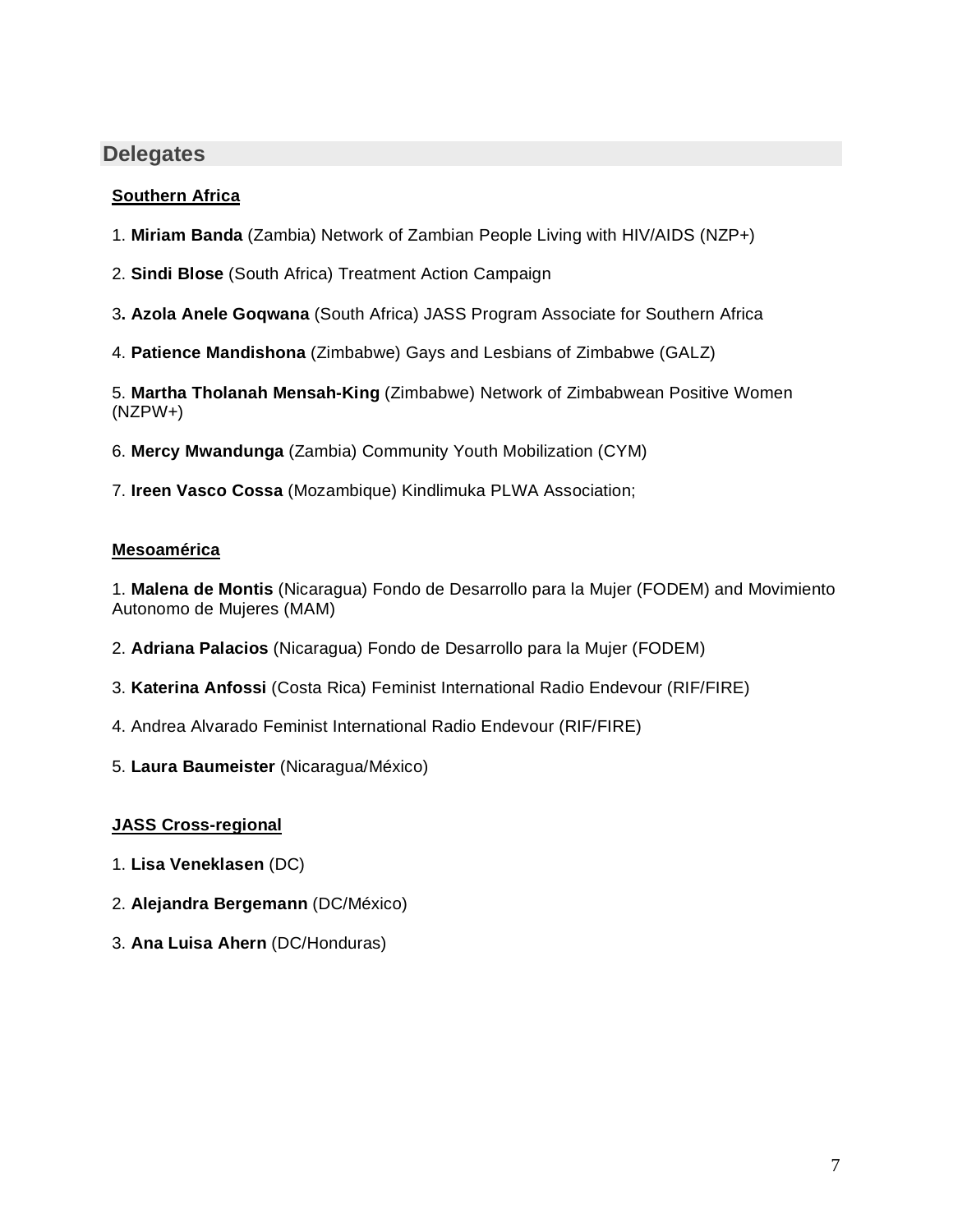## **Sessions & Meetings Attended**

| Title of session &<br><b>Convener</b>                                                                                                                                                                                        | <b>Presentation / other info</b>                                                                                                                                                                                               | <b>Date</b> |
|------------------------------------------------------------------------------------------------------------------------------------------------------------------------------------------------------------------------------|--------------------------------------------------------------------------------------------------------------------------------------------------------------------------------------------------------------------------------|-------------|
| March on stigma and<br>discrimination                                                                                                                                                                                        | March ending in a rally on the Zocalo                                                                                                                                                                                          | August 2    |
| <b>Presenting AIDS</b><br>Accountability<br><b>International's Country</b><br>Rating Scorecard: A tool<br>for increasing<br>accountability and<br>leadership in the<br>response to the AIDS<br>epidemic<br>Mr. Rodrigo Garay | Satellite Meeting: Martha Tholanah to<br>input to the discussion, "How will the<br>scorecard serve PLHIV?"<br>Skills building room 5                                                                                           | August 3    |
| Women's networking<br>zone<br><b>Presentation of digital</b><br>stories JASS Southern<br><b>Africa</b>                                                                                                                       | Women Crossing the Line: Building HIV+<br>feminist movements in Southern Africa<br>and beyond"                                                                                                                                 | August 3    |
| From Promises to<br>Actions: Women,<br>Funding and HIV/AIDS                                                                                                                                                                  | <b>Skills Building</b>                                                                                                                                                                                                         | August 4    |
| <b>HIV Prevention for</b><br>women and girls:<br>changing gender norms<br>Yolanda Simon,<br><b>Carmen Zorrilla</b>                                                                                                           | <b>Oral Abstract</b>                                                                                                                                                                                                           | August 4    |
| "I am sexy too"<br><b>Trust for Indigenous</b><br><b>Culture and health</b><br>Kenya                                                                                                                                         | Global Village Main Stage                                                                                                                                                                                                      | August 4    |
| No simple solutions:<br>investing in HIV<br>Prevention Research for<br>Women and girls                                                                                                                                       | Women and girls are urgently need a<br>range of prevention technologies and<br>approaches to protect themselves<br>throughout the life cycle and as life<br>situations change. Using an interactive                            | August 4    |
| Stephen Lewis, Julia<br>Kim, Elizabeth Mataka,<br>Matilda Mogale, Hilda<br>Esquivel                                                                                                                                          | "talk show" format, this session brings<br>together dynamic voices, including high-<br>level government representatives,<br>grassroots leaders working on the<br>frontlines of community-based research,<br>and policy-makers. |             |
| Where is the Global                                                                                                                                                                                                          | Session in the Women's Networking Zone                                                                                                                                                                                         | August 5    |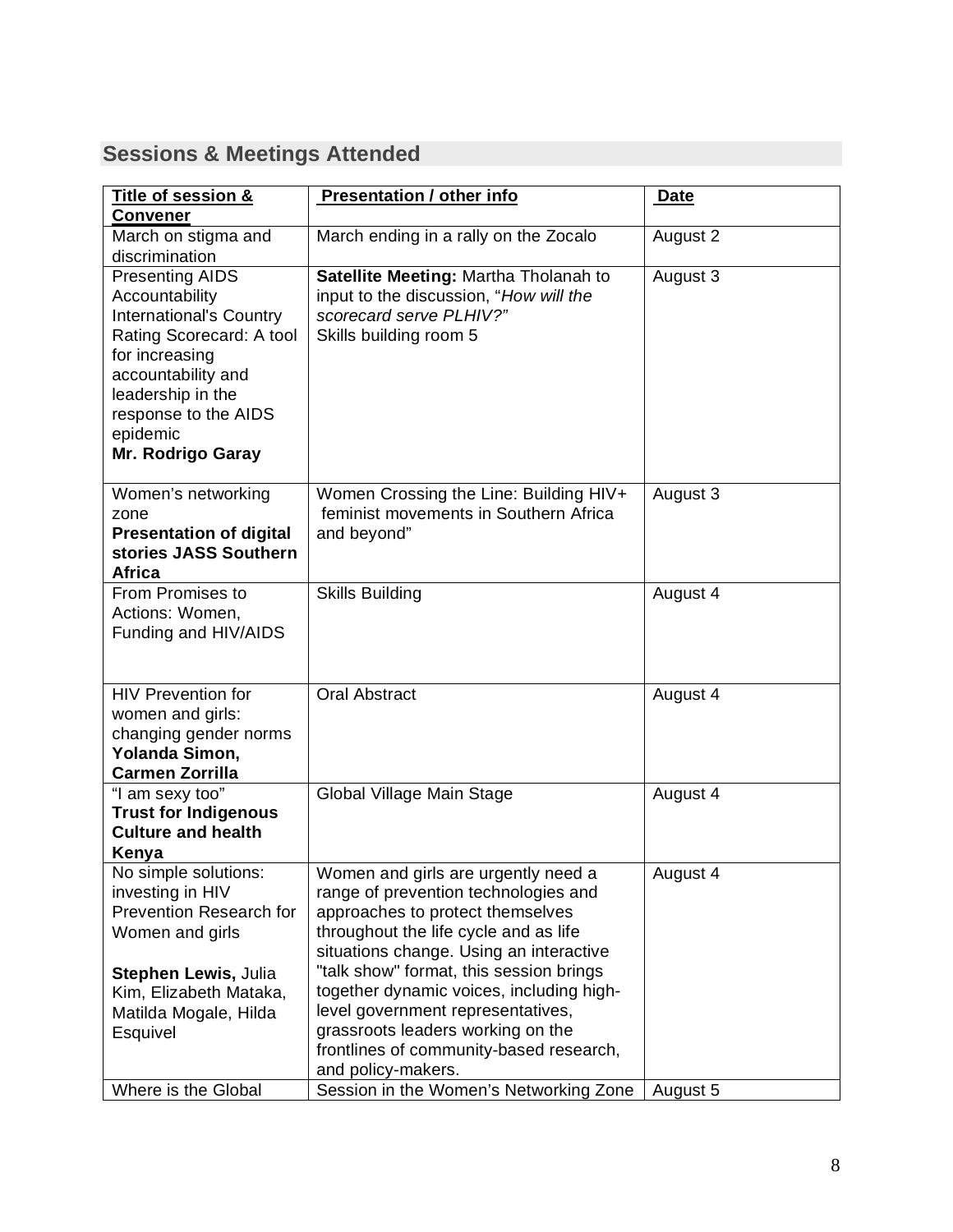| Women's AIDS<br>Movement<br>Ana Maria Pizarro,<br>Thoko Budaza, Sophie<br><b>Dilmitis</b>                                                                                                                               | discussion on the intersection between<br>the AIDS movement and the feminist<br>movement in a global context.                                                                                                                                                                                                                                                                                                                                                                                                                                                                                                 |          |
|-------------------------------------------------------------------------------------------------------------------------------------------------------------------------------------------------------------------------|---------------------------------------------------------------------------------------------------------------------------------------------------------------------------------------------------------------------------------------------------------------------------------------------------------------------------------------------------------------------------------------------------------------------------------------------------------------------------------------------------------------------------------------------------------------------------------------------------------------|----------|
| <b>JASS Cross-Regional</b><br>Dialogue                                                                                                                                                                                  | "Women, HIV/AIDS and movement-<br>building"                                                                                                                                                                                                                                                                                                                                                                                                                                                                                                                                                                   | August 5 |
| The invisibility of WSW<br>in the HIV/AIDS<br>movement and women's<br>movement                                                                                                                                          | Hot topic corner- Global village                                                                                                                                                                                                                                                                                                                                                                                                                                                                                                                                                                              | August 5 |
| <b>Treatment Literacy</b><br>within the Circle of care<br>(SAFAIDS)                                                                                                                                                     | <b>Toolkit Launch</b>                                                                                                                                                                                                                                                                                                                                                                                                                                                                                                                                                                                         | August 5 |
| <b>HIV Collaborative Fund</b><br>and T-MAP<br>(Treatment Monitoring<br>and Advocacy Project),<br>both projects of the<br><b>International Treatment</b><br><b>Preparedness Coalition</b><br>(ITPC)<br><b>David Barr</b> | Round-table discussion: Martha<br>Tholanah presented on her experience of<br>working as part of the 3-member research<br>team on the Zimbabwe chapter of Missing<br>the Target, and the impact the research<br>has had on advocates and implementers<br>in HIV & AIDS in Zimbabwe. Also<br>presented on my role as an active<br>member of the Southern African<br>Treatment Access Movement (SATAMo),<br>implementing ITPC projects, and the<br>impact at regional level. People from<br>other regions also shared how they are<br>working with the regional treatment<br>access movements.<br>Global Village | August 5 |
| Civil Society: Sharing<br>Knowledge and<br>Producing Valid Data to<br>Fight AIDS.<br>Alessandra Nilo &<br><b>Chris Collins</b>                                                                                          | Panel discussion: Presented on my<br>experience of working as part of the 3-<br>member research team on the Zimbabwe<br>chapter of Missing the Target, and the<br>impact the research has had on<br>advocates and implementers in HIV &<br>AIDS in Zimbabwe.<br>Session Room 1                                                                                                                                                                                                                                                                                                                                | August 5 |
| Where is the Global<br>Women's AIDS<br>Movement<br>Ana Maria Pizarro,                                                                                                                                                   | Session in the Women's Networking Zone<br>discussion on the intersection between<br>the AIDS movement and the feminist<br>movement in a global context.                                                                                                                                                                                                                                                                                                                                                                                                                                                       | August 5 |